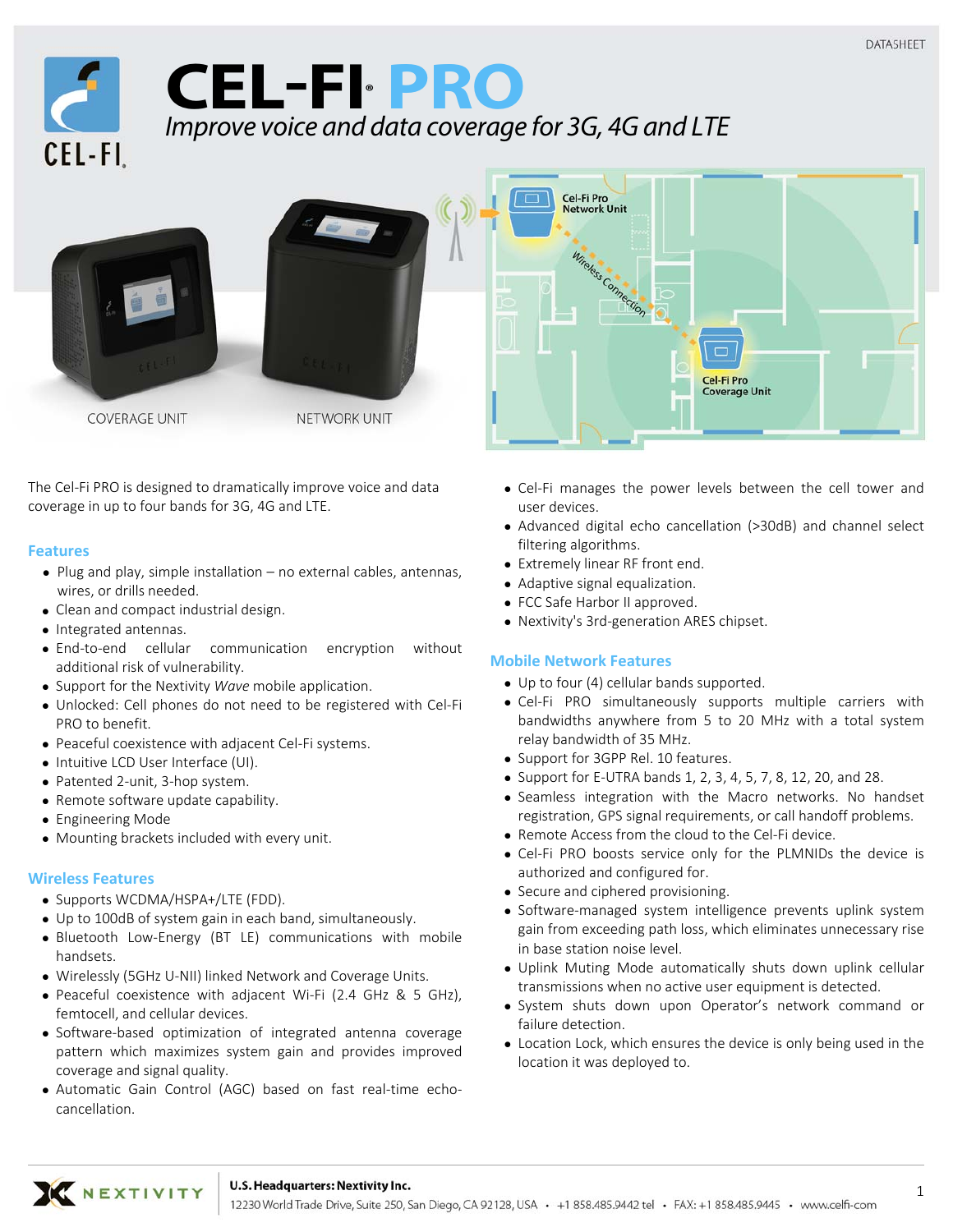#### **Benefits**

- Anyone can install the device. No special tools or knowledge required. No external antennas needed. Simply plug‐in to power.
- The unit can be proudly displayed, or easily placed in the background.
- No additional equipment or professional installation required for full performance.
- Users can be assured communications are secure, through the encrypted wireless link.
- The included mount allows for the system to be wall-mounted or ceiling mounted, for maximum spatial flexibility.
- Registration, Software Updates, and Engineering application support, with the *Wave* mobile app.
- Any subscriber in the coverage bubble will benefit from improved coverage.
- Multiple systems can be deployed without concern for mutual interference.
- Allows quick and easy set-up by end-user. Provides instant visual feedback, with each unit displaying the system info.
- Architecture allows user to place the coverage unit where it's needed and the Network unit where it gets the best donor signal.
- Simplified remote maintenance of devices in the field, with Nextivity *Connext* cloud access.
- Tech Mode, allows technicians to collect information quickly and easy for support or configuration issues.

# **Wireless Benefits**

- $\bullet$  Clear and reliable voice connections within coverage area  $-$  up to 13,000 Sq. Ft.
- Works on most cellular networks, globally.
- The highest performance, fully‐certified, signal booster possible in the power class.
- Enables the system to communicate with smart phones and the Cel‐Fi *Wave* mobile app, improving the user experience and adding capability to the product.
- The three‐hop two unit wireless system eliminates the requirements and restrictions associated with cabled connections.
- Cel‐Fi remains fully functional, even when there are other RF emitters present.
- Ensures maximum gain ‐ best coverage ‐ at all times, without user intervention.
- Subscriber devices enjoy significant improvements in battery life.
- Real-time adapting capability ensures the best possible user experience, in actual user environments, which are constantly changing, and have a variety of Wi‐Fi types and cellular signals present.
- Linearity virtually eliminates all IMD desense issues.
- Maximizes signal-to-noise (SNR) ratio, provides better data rates without negatively impacting macro cells.
- Allows for 30dB more gain than Safe Harbor I which means more coverage, safely.
- A high-performance, six core processor, provides the engine to the Cel‐Fi PRO.

#### **Mobile Network Benefits**

- Easily support multiple band and frequency configurations on a cellular network with one device.
- Support most network configurations of LTE and UMTS/WCDMA.
- Reduce returns, customer care calls, and provide the best product experience to users.
- Unlike wideband amplifiers, ensure the equipment capex benefits only your network – third‐party macro cells are completely unaffected by Cel‐Fi PRO.
- Network operators can be assured Cel-Fi devices are being used as intended, with registration and location lock.
- Completely network safe, doesn't affect macro capacity.
- Ultimate control of the devices in the field resides with the network operator.

# **Environmental**

- Operating temperature: 0° to 40°C
- Storage temperature: -25° to 60°C
- Relative humidity: 5% to 95%, noncondensing

#### **Power**

- 12 VDC via external supply (two included)
- $\bullet$  External supply: 100 to 240 VAC, 47 63Hz
- Power consumption less than 25W per unit

#### **Physical Specification**

#### NETWORK UNIT:

- 179 x 155 x 110mm
	- 540g (19oz)

#### COVERAGE UNIT:

- 160 x 164 x 79mm
	- 450g (16oz)

#### **Certifications**

- EN55022 Class B
- EN61000‐3‐2, 3
- EN61000‐4‐2~6, 11
- EN 301 489 ‐1, 17, 23
- EN 301 893
- EN 301 908‐1, 11, 15
- FCC Parts 15, 20, 22, 24, 27
- $\bullet$  CE

# **Note:**

Certifications are regional; not all products need or have the same certifications. Please check the specific model number to determine exactly which certifications it has.

#### **Models (Band Class support) available**

- North America: bands II, IV, V, XII
- Europe: bands I,VII, VIII, XX
- Rest of World: bands I, III, VII, VIII
- Australia: bands I, III, V, XXVIII
- *Two (2) and (3) band sub‐variants of the above models available.*